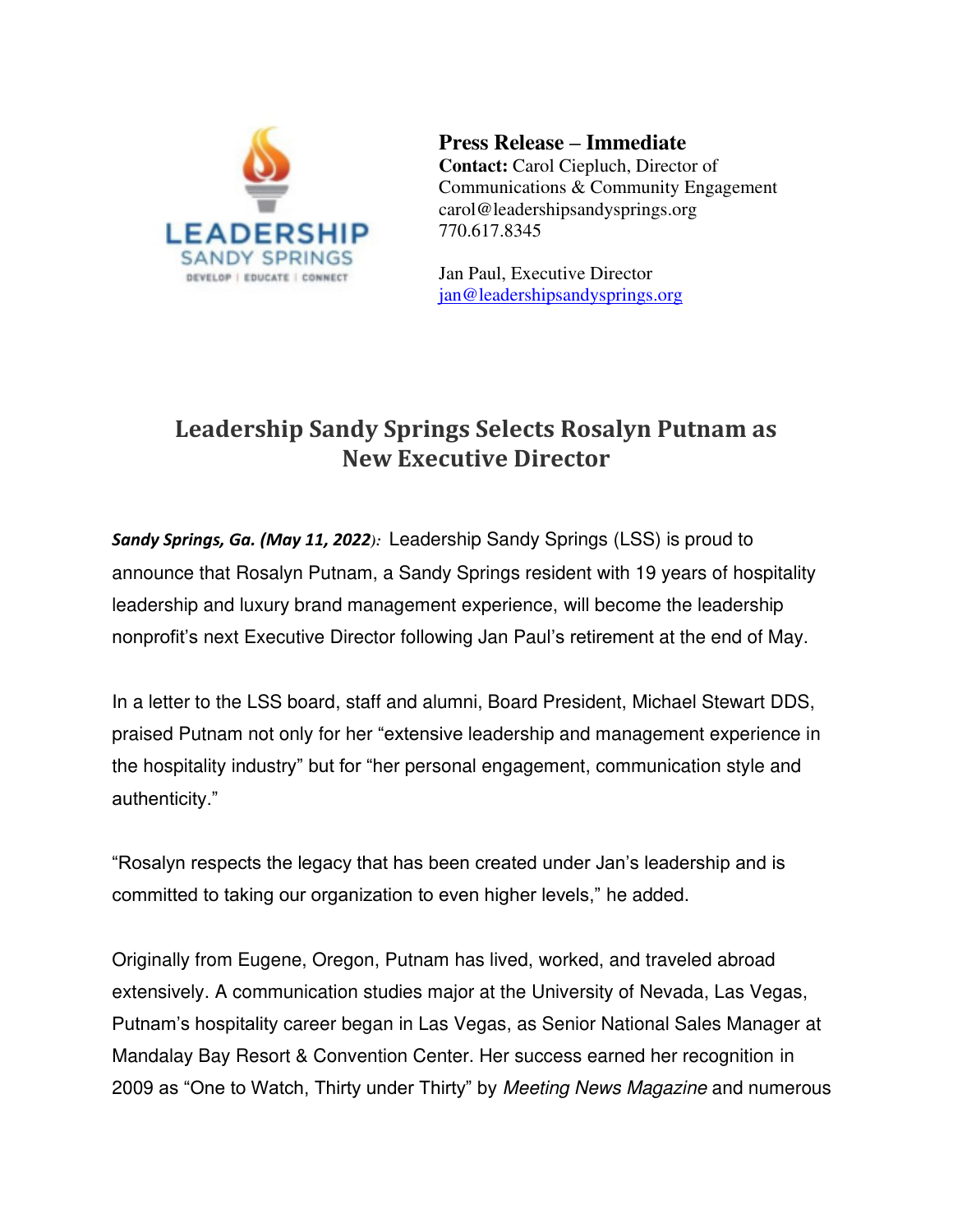President's Club and Chairman's Club awards as Associate Director of Sales for MGM Resorts International from 2005-2015, and in 2018 the Leader's Circle Award from Four Seasons Hotels & Resorts.

She's spent the past five years, before moving to Sandy Springs in September 2021, living in Qatar and Johannesburg, South Africa, working with a client base from the Middle East, Sub-Saharan Africa, China, and Europe.

In 2017, she represented Four Seasons Hotels & Resorts, in Johannesburg, developing their business portfolio with key partnerships including Porsche USA, BMW South Africa and American Express.

In preparation for World Cup 2022, Rosalyn served as Head of Brand Experience for a hospitality company in Qatar, implementing five-star service standards and quality management practices to over 300 employees representing approximately 100 different nationalities,

Now settled back home in the U.S., Rosalyn is excited to start her new chapter with Leadership Sandy Springs. "I've enjoyed my career and helping businesses and their employees reach their goals, but I'm excited to transfer those successes on a larger scale through an organization that has committed to growing and connecting leaders for the last 35 years."

She and her husband Matthew chose Sandy Springs for its sense of community, diverse businesses, both large and small, vibrant restaurant scene and "endless trails to walk our four-legged companion, a Belgian Malinois named Waldo!"

"We love having the city feel and being able to retreat to our quiet and friendly neighborhood and look forward to getting more involved in Sandy Springs."

"I'm especially excited to celebrate Leadership Sandy Springs 35<sup>th</sup> anniversary at its gala in September. I don't know if it's in the water, she laughed, but everyone I've met in